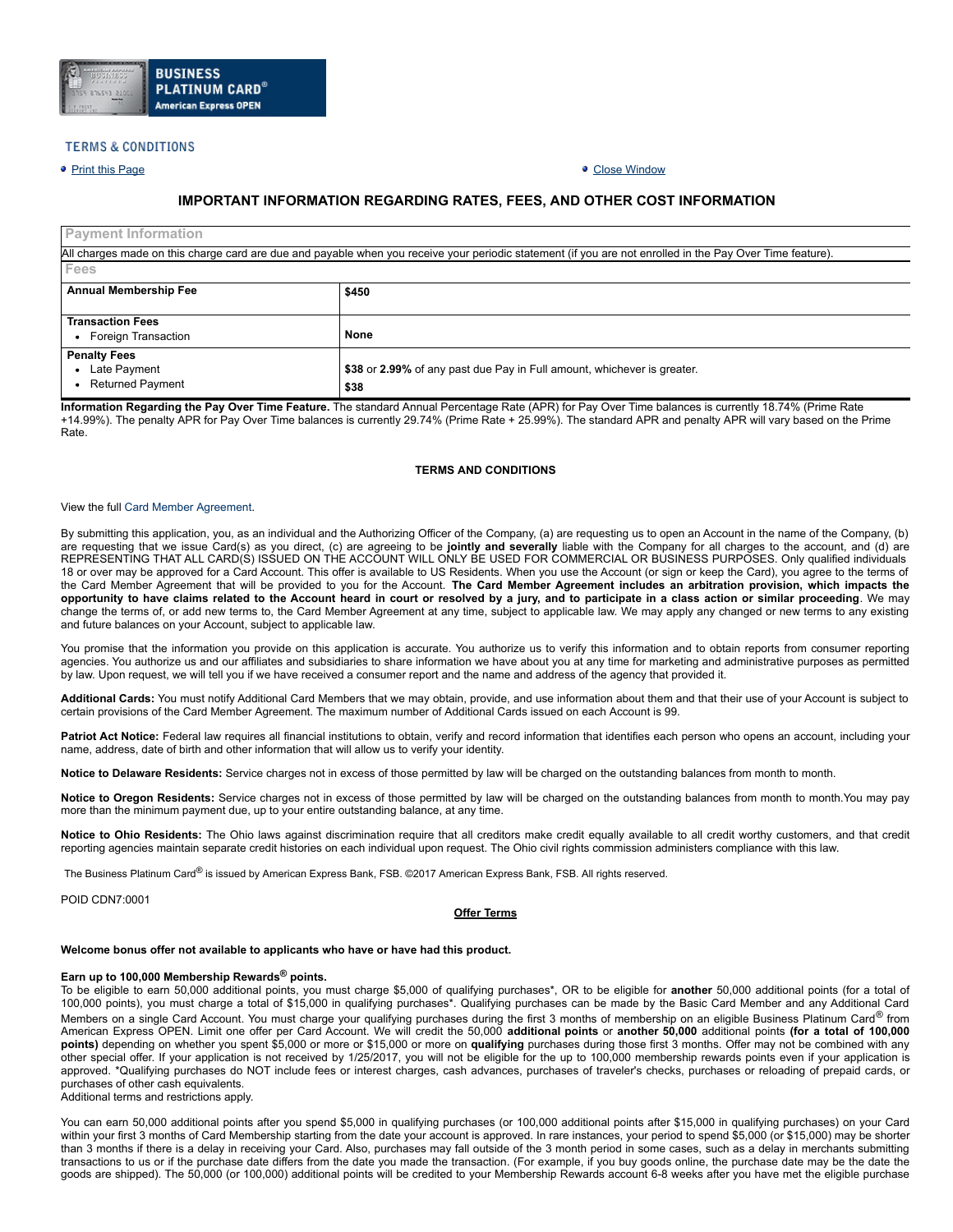requirement. For questions regarding your Card account, please call the number on the back of your Card.

American Express reserves the right to modify or revoke offer at any time.

Terms and Conditions for the Membership Rewards® program apply. Visit [membershiprewards.com/terms](http://www.membershiprewards.com/terms) or call 1-800-AXP-EARN (297-3276) for more information. Participating partners and available rewards are subject to change without notice.

The value of Membership Rewards points varies according to how you choose to use them. To learn more, go to [www.membershiprewards.com/pointsinfo.](http://www.membershiprewards.com/pointsinfo)

# **BENEFIT TERMS**

#### **The following benefits and services are subject to change or cancellation.**

# **\$200 Airline Fee Credit Business Platinum**

Benefit is available to Consumer and Business Platinum Card® and Centurion® Members only. To receive statement credits of up to \$200 per calendar year toward incidental air travel fees, Card Member must select a qualifying airline at www.americanexpress.com/airlinechoice. Only the Basic Card Member or Authorized Account Manager(s) on the Card Account can select the qualifying airline. Card Members who have not chosen a qualifying airline will be able to do so at any time. Card Members who have already selected a qualifying airline will be able to change their choice one time each year in January at [www.americanexpress.com/airlinechoice](http://www.americanexpress.com/airlinechoice) or by calling the number on the back of the Card. Card Members who do not change their airline selection will remain with their current airline. The qualifying airline Business Platinum Card Members select for this \$200 benefit and the 50% Airline Bonus must be the same. **Statement Credits:** Incidental air travel fees must be charged to the Card Member on the eligible Card Account for the benefit to apply. Purchases made by both the Basic and Additional Card Members on the eligible Card Account are eligible for statement credits. However, each Card Account is eligible for up to a total of \$200 per calendar year in statement credits across all Cards on the Account. Incidental air travel fees must be separate charges from airline ticket charges. Fees not charged by the Card Member's airline of choice (e.g. wireless internet and fees incurred with airline alliance partners) do not qualify for statement credits. Incidental air travel fees charged prior to selection of a qualifying airline are not eligible for statement credits. Airline tickets, upgrades, mileage points purchases, mileage points transfer fees, gift cards, duty free purchases, and award tickets are not deemed to be incidental fees. The airline must submit the charge under the appropriate merchant code, industry code, or required service or product identifier for the charge to be recognized as an incidental air travel fee. Please allow 24 weeks after the qualifying incidental air travel fee is charged to your Card Account for statement credit(s) to be posted to the Account. We rely on airlines to submit the correct information on airline transactions, so please call the number on the back of the Card if statement credits have not posted after 4 weeks from the date of purchase. Card Members remain responsible for timely payment of all charges. To be eligible for this benefit, Card Account(s) must be active and not in default at the time of statement credit fulfillment. If a charge for any incidental air travel fee is included in a Pay Over Time feature balance on your Card Account (for example, Sign & Travel), the statement credit associated with that charge may not be applied to that Pay Over Time feature balance. Instead, the statement credit may be applied to your Pay In Full balance. For additional information about this benefit, call the number on the back of your Card.

#### **20% Discount on Delta Commercial Flights**

For air transportation provided by Delta, Delta Private Jet Cardholder is entitled to a 20% discount off published fares for select fare classes in effect when booked.

#### **Account Manager**

Account Managers and Agents must be at least 18 years old.

### **Airspace Lounge**

This benefit is available to Platinum Card Member must present his or her valid Card and government-issued I.D. Ticket not required for Airspace Lounges. In some cases, Card Member must be 21 years of age to enter without a parent or guardian. The Card Member's spouse and children under the age of 21 or up to two companions may enter the club as complimentary guests. Card Member must adhere to all house rules of participating lounges. Card Members and his or her guests will receive all of the complimentary benefits and amenities afforded to the Airspace Lounge customers, as well as access to purchase non-complimentary items. Some product features may be subject to additional charges. Airspace Lounge locations are subject to change.

## **American Express International Lounges**

The Platinum Card Members have unlimited complimentary access to American Express Lounge locations. Guest access policies vary by location and are subject to change. Fees may apply for additional guests. To access American Express Lounges, the Platinum Card Member must present the agent with the following upon each visit: his or her valid Card and upon request, same-day airline ticket on any carrier and a government-issued I.D. Failure to present this documentation may result in access being denied. The Platinum Card Members will not be compensated for changes in locations, rates or policies. American Express reserves the right to remove any person from a lounge for inappropriate behaviour or failure to adhere to lounge rules, including, but not limited to, conduct that is disruptive, abusive or violent. Access is subject to space availability. Amenities, services and hours of operation may vary among locations and are subject to change.

In some Lounges the the Platinum Card Member must be at least 18 years of age to enter without a parent or guardian. Age restrictions for the service of alcohol also vary between Lounges. American Express will not be liable for any articles lost or stolen or damages suffered by the purchaser or visitor inside American Express Lounges. Use of American Express Lounges is subject to the local rules and conditions set by American Express and the Lounge operator. American Express and the Lounge operator reserve the right to revise the rules at any time without notice. For details of individual American Express lounge access requirements please visit [www.americanexpress.com/findalounge.](http://www.americanexpress.com/findalounge)

#### **American Express Preferred Seating**

Eligible Cards Preferred Seating is available to American Express<sup>®</sup> Gold Card, Platinum Card<sup>®</sup>, Centurion<sup>®</sup> Card, Platinum Delta SkyMiles<sup>®</sup> Credit Card, Delta Reserve Credit Card from American Express, Platinum Delta SkyMiles® Business Credit Card, Delta Reserve for Business Credit Card from American Express, American Express<sup>®</sup> Corporate Gold Card, Corporate Platinum Card<sup>®</sup>, Corporate Centurion Card<sup>®</sup> from American Express, and the Executive Business Card, Business Gold Card, Business Platinum Card<sup>®</sup> and Business Centurion<sup>®</sup> Card from OPEN American Express®, if issued by American Express Travel Related Services Company, Inc., American Express Centurion Bank, American Express Bank, FSB and the Audience Rewards<sup>®</sup> American Express Card<sup>®</sup> issued by First Bankcard, a division of First National Bank of Omaha, pursuant to a license from American Express.

Tickets available through the American Express Preferred Seating program are available exclusively for qualifying Card Members at no additional cost. Tickets must be purchased with an eligible American Express Card. Standard service charges apply. Tickets are subject to availability and apply to select events. Availability will vary by performance based on prior sales. Not all seats are available and blackout dates apply. All sales final. No refunds. No exchanges. Offer may be changed or revoked at any time at the sole discretion of American Express. Some events may not be accessible to Card Members with disabilities. Redemption Information

To redeem an American Express Preferred Seating offer, Domestic Card Members, please proceed to purchase your ticket through any primary ticketing channel including online, mobile, phone or at an outlet or box office authorized for the event and provide the 10-digit Customer Service phone number located on the back of your Card when prompted. International Card Members, please enter your promotional code. If you are a Domestic Card Member, for more information on Preferred Seating, please call 1-800-448-TIKS or visit [americanexpress.com/entertainment.](https://www.americanexpress.com/entertainment) If you are an International Card Member, please call the customer service number located on the back of your Card. International inquiries will not be serviced on the U.S. 800 number listed above.

# **American Express Presale**

During the specified sales period, tickets are available exclusively to all American Express® Card Members (including Prepaid and International Cards). Tickets must be purchased with an American Express Card (including Prepaid and International Cards). Standard service charges apply. Offer is subject to availability. Not all seats are available and blackout dates apply. All sales final. No refunds. No exchanges. Offer may be changed or revoked at any time at the sole discretion of American Express. Some events may not be accessible to Card Members with disabilities.

#### **Business Platinum 50% Reload Terms and Conditions**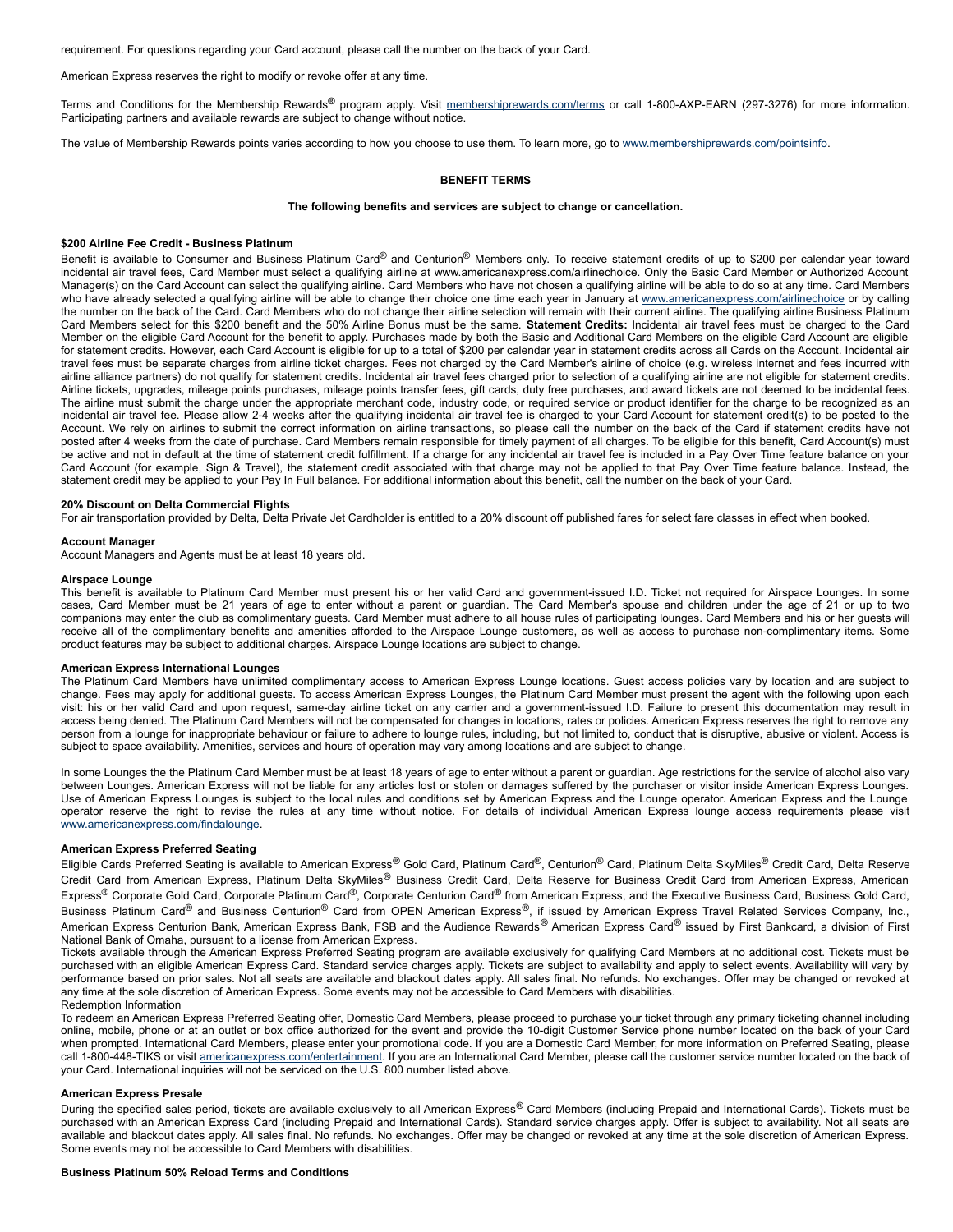To use Pay with Points, you must charge your eligible airfare purchase through American Express Travel to a Membership Rewards® program-enrolled American Express® Card. Points will be debited from your Membership Rewards account, and credit for corresponding dollar amount will be issued to the American Express Card account used. If points redeemed do not cover entire amount, the balance of purchase price will remain on the American Express Card account. Points must be used at the time of booking. Pay with Points requires a minimum redemption of 5,000 points.

Business Platinum Card Members will receive 5 extra points for every 10 points they redeem for either a First or Business class flight on any airline, or for flights with their selected qualifying airline using Membership Rewards Pay with Points with American Express Travel (50% Airline Bonus). For First or Business class flights on a Card Member's selected qualifying airline, the Card Member will still receive only 5 extra points for every 10 points redeemed. Card Member must select a qualifying airline at [www.americanexpress.com/airlinechoice](https://www.americanexpress.com/airlinechoice). Only the Basic Card Member or Authorized Account Manager(s) on the Card Account can select the qualifying airline. The airline you select for the 50% Airline Bonus and the \$200 Airline Fee Credit must be the same. Card Members who have not chosen a qualifying airline will be able to do so at any time. Card Members who have already selected a qualifying airline will be able to change their choice one time each year in January at [www.americanexpress.com/airlinechoice](https://www.americanexpress.com/airlinechoice) or by calling the number on the back of your Card. Card Members who do not change their airline selection will remain with their current airline.

If you select Spirit Airlines, Southwest Airlines, or AirTran Airways, to receive your 50% Airline Bonus you must call Business Platinum Travel Service at 18005539497. A flight booked as part of a travel package or booked with the American Express U.S. Representative Travel Network is not eligible for the 50% Airline Bonus. In addition, to be eligible to receive extra points, Card account(s) must not be in default at the time of extra points fulfillment. If booking is canceled, the extra points will be deducted from your Membership Rewards account. Extra points will be credited to your Membership Rewards account approximately 6-10 weeks after charges appear on your billing statement. See [membershiprewards.com/terms](https://www.membershiprewards.com/terms) for Membership Rewards program terms and conditions. This 50% Airline Bonus is the maximum Membership Rewards points you can get back for Pay with Points on flights booked with American Express Travel. Bonus ID: A6ZB.

# **Car Rental Privileges**

Benefits given to Platinum Card Members are subject to each car rental company's terms and conditions, including age restrictions, and require enrollment to receive benefits. Platinum Card Members must be affiliated with the Platinum Program codes. Hertz Gold Plus Rewards<sup>®</sup> is a registered trademark of Hertz System, Inc. Minimum rental age is 25 (exceptions apply). For Hertz Gold Plus Rewards, upgrades are subject to fleet availability at time of rental. Standard rental terms and conditions apply. Payment must be made using the Platinum Card from American Express. Platinum Card Members are required to enroll in Avis Preferred Club, Hertz Gold Plus Rewards and National Emerald Club Executive memberships to become a member. National collects Frequent Flyer Tax Recoupment Surcharge to cover the federal tax on the cost of the miles awarded at the time of rental. Discount applies to base rate only. Taxes (including GST), other governmentally authorized or imposed surcharges, license recoupment/air tax recovery and concession recoupment fees, airport and airport facility fees, fuel, additional driver fee, one-way rental charge, and optional items are extra. Renter must meet standard age, driver, and credit requirements. Advance reservation required. May not be combined with other discounts. Availability is limited. Subject to change without notice. Blackout dates may apply. National's Emerald Club and its services require a signed Master Rental Agreement to be on file. Please note that the Car Rental Privileges program available to Platinum Card Members is a separate program from the Premium Car Rental Protection insurance product offered by American Express Travel Related Services Company, Inc. and underwritten by AMEX Assurance Company.

#### **Concierge**

There is no cost to you for services a concierge performs on your behalf, although you are responsible for any purchases, fees and/or shipping charges you authorize to be charged to your Card account. We reserve the right to note profile and preference data for servicing and marketing purposes. We are not responsible for notifying a restaurant of any food allergies when suggesting or making reservations at restaurants.

#### **Connect to QuickBooks**

Connect to QuickBooks works with QuickBooks Online and is available for use with Business Cards from American Express OPEN. Any QuickBooks Online screen shots © Intuit Inc. All rights reserved. Intuit, the Intuit logo, QuickBooks, and the QB logo are registered trademarks of Intuit Inc.

# **Connect to QuickBooks & ReceiptMatch Benefits**

ReceiptMatch<sup>5M</sup> and Connect to QuickBooks® are two separate business tools available with Business Cards from American Express OPEN that were created to work together. You must enroll in ReceiptMatch and in Connect to QuickBooks separately from your American Express online account. Connect to QuickBooks works with QuickBooks Online. For details and enrollment in ReceiptMatch, go to [www.open.com/receiptmatch.](https://www.open.com/receiptmatch) Any QuickBooks Online screen shots © Intuit Inc. All rights reserved. Intuit, the Intuit logo, QuickBooks, and the QB logo are registered trademarks of Intuit Inc.

# **Cruise Privileges Program**

Valid for new bookings of voyages of at least five nights made with a participating supplier through Platinum Travel Service, Centurion Travel Service, any American Express Travel office, eligible Travel Associate Platform agencies, or the Agency Services Desk. May not be combined with other offers unless indicated. Blackout dates, category and fare restrictions may apply. Payment must be made with an American Express Card in U.S. Platinum Card Member or U.S. Centurion® Member's name. Available for U.S. Platinum Charge Card Members and U.S. Centurion® Members only, and excludes Platinum Credit Card Members such as Platinum Delta SkyMiles® Card Members who are not also U.S Platinum Charge Card Members or U.S. Centurion® Members. Card Member must travel on itinerary booked. Benefits listed require double occupancy and are non-transferable. Program benefits may not be available to residents outside of the contiguous United States. Card Members receive \$100 USD shipboard credit for inside and outside staterooms; \$200 USD shipboard credit for balcony, verandah, and minisuite staterooms; and \$300 USD shipboard credit for suites on Norwegian Cruise Line, Holland America Line, Princess Cruises, and Royal Caribbean Cruise Line. Card Members receive \$300 USD shipboard credit for all Queen Mary oceanview staterooms category ED or higher, and Queen Victoria/Queen Elizabeth oceanview staterooms category FA or higher on Cunard Line. Card Members receive \$300 USD shipboard credit for all stateroom categories on Ama Waterways, Oceania, Regent, Azamara, Seabourn, Crystal, Silversea, Uniworld, and Windstar. Centurion Members receive an additional \$200 (\$500 total) USD shipboard credit on Crystal Cruises, Regent Seven Seas Cruises, Seabourn, and Silversea. All shipboard credits will be credited to the guest's stateroom folio upon checkout. Shipboard credit amounts in international jurisdictions may vary due to foreign exchange rates and timing of application. Shipboard credits are subject to cruise line policies. Credits cannot be used for casino charges and gratuities. Unused portion of credit is non-refundable and is not redeemable for cash. Other restrictions may apply, see onboard cashier for details. Additional amenity not available on the Silversea Expedition Fleet: Silver Explorer, Silver Galapagos, and Silver Discoverer. Limit one benefit package per stateroom; three-stateroom limit per Card Member, per sailing. To obtain benefits, travel agents must visit [americanexpress.com/asdonline.](https://www.americanexpress.com/asdonline) Participating providers and benefits subject to change. Get one (1) extra point on each dollar of eligible purchases with American Express Travel and eligible Travel Associate Platform agencies; separate airfare and other charges associated with booking are not eligible. Payment must be made with a Membership Rewards® program-enrolled Consumer or OPEN American Express Card in the U.S. Platinum Card or U.S. Centurion Member's name. The extra points will be credited to Card Member's Membership Rewards account 6-8 weeks after full payment. Bonus ID: 3847

#### **Delta Sky Club**

The Business Platinum Card Member must present his or her valid American Express Card, government-issued I.D., and same-day corresponding airline ticket to club ambassador. Access to Delta Sky Club partner lounges is not permitted. Individuals must be at least 18 years of age to access Delta Sky Club, and 21 years of age to access locations with a self-service bar, unless accompanied by a responsible, supervising adult who has access to the lounge. Card Members must adhere to all House Rules of participating clubs. Participating airport clubs and locations subject to change without notice. Additional guest access and fees subject to terms and conditions of participating airport clubs.

For the most current Delta Sky Club access and pricing policy, please visit **[Delta.com/skyclub.](http://www.delta.com/skyclub) All Delta Sky Club rules** apply to Delta Sky Club membership and use. To review the rules, please visit [Delta.com/skyclub.](http://www.delta.com/skyclub)

#### **Dispute Resolution**

Not all disputes are resolved in the Card Member's favor.

#### **Employee Card Spending Limits**

Employee Card Spending Limits may be set up online or by calling the number on the back of your Card. The Spending Limit is not a guarantee that the Employee Card Member will be able to make purchases up to that limit. There are certain purchases where the limit does not apply, such as, for example, restaurant tips and hotel stays extended beyond their original reservation period, and the overall Account capacity is taken into consideration. You agree to pay all Charges without regard to whether any Charges exceed a limit, and you agree that we are not liable to you or any other person when a limit is not applied to any Charges and/or when Charges are incurred and billed that exceed a limit. For more information on the application of the limit, please refer to the Employee Card Spending Limits Terms and Conditions at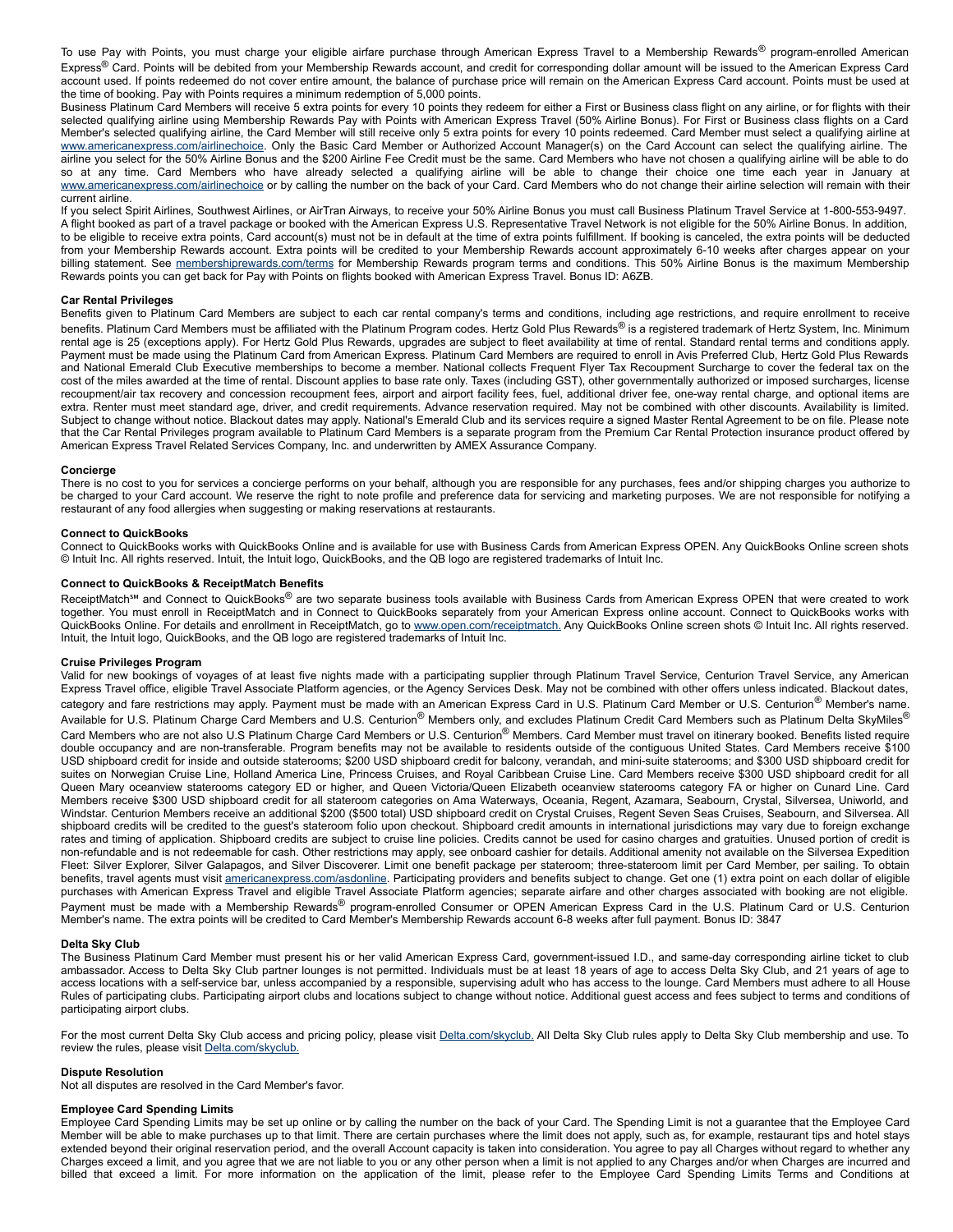# **Entertainment Access® or Membership Experiences**

Offer valid in select cities. During the specified sales period, tickets are available exclusively to all American Express® Card Members (including Prepaid and International Cards). Tickets must be purchased with an American Express Card (including Prepaid and International Cards). Standard service charges apply. Offer is subject to availability. Not all seats are available and blackout dates apply. All sales final. No refunds. No exchanges. Offer may be changed or revoked at any time at the sole discretion of American Express. Some events may not be accessible to Card Members with disabilities.

#### **Extra Membership Rewards® points at [amextravel.com](http://amextravel.com/) 2x Points**

You will get 1 Membership Rewards® point for every eligible dollar you spend on your Membership Rewards program-enrolled American Express® Card. You will get 1 additional point (for a total of 2 points) for each dollar of eligible travel purchases made on [amextravel.com.](http://amextravel.com/) Eligible travel purchases include all travel purchases made with your Membership Rewards program-enrolled American Express® Card on [amextravel.com,](http://amextravel.com/) including air, prepaid hotels, The Hotel Collection prepaid bookings, vacation packages (flight + hotel packages) or cruise reservations, minus returns and other credits. Eligible travel purchases do **NOT** include car reservations, **FINE** HOTELS & RESORTS bookings, other non-prepaid hotels, ticketing service or other fees, or interest charges. Bonuses you may receive with your Card on other purchase categories or in connection with promotions or offers from American Express may not be combined with this offer. Any portion of a charge that you elect to cover through redemption of Membership Rewards points is not eligible to receive points. If you have an Amex EveryDay Card product, additional points awarded under this offer will not be included in the extra points benefit. Additional points will be credited to the Membership Rewards account 1012 weeks after final payment is made.

# **Fee Credit for Global Entry or TSA Pre✓ ®**

The benefit is available to (i) Corporate Gold Card Members, (ii) Consumer Platinum Card® Members, Corporate Platinum Card® Members and Business Platinum Card<sup>®</sup> Members, and (iii) Centurion® Card Members. The benefit is also available to Additional Platinum and Centurion Card Members on eligible Consumer and Business Card accounts. To receive the statement credit, Additional Platinum and Centurion Card Members must charge the application fee to the eligible Additional Card account. Card Members are eligible to receive statement credit every 4 years for the application fee for either Global Entry or TSA Preè when charged to an eligible Card. Card Members will receive a statement credit for the first program (either Global Entry or TSA Preè) to which they apply and pay for with their eligible Card regardless of whether they are approved for Global Entry or TSA Preè. However, Card Members can receive no more than one \$85 credit or \$100 credit, depending on which program the Card Member first applies for, every 4 years for an application fee charged to an eligible Card. American Express has no control over the application and/or approval process for Global Entry or TSA Preè, and does not have access to any information provided to the government by the Card Member or by the government to the Card Member. American Express has no liability regarding the Global Entry or TSA Preè Programs. U.S. Customs and Border Protection (CBP) (for Global Entry) and U.S. Transportation Security Administration (TSA) (for TSA Preè) charge an application fee to process each respective application regardless of whether the Card Member's application is approved. American Express will provide a statement credit for the application fee regardless of the decision made by CBP (for Global Entry) or TSA (for TSA Preè) but will not provide a statement credit for subsequent application fees charged to the same eligible Card within 4 years, even if the original application is rejected.

Membership for Global Entry or TSA Preè is per person, and a separate application must be completed for each individual.

For additional information on the Global Entry or TSA Preè programs, including information regarding the application and/or approval process and for a list of participating airlines and airports, as well as the full terms and conditions of the programs, please go to [www.globalentry.gov](http://www.globalentry.gov/) for Global Entry and [www.tsa.gov](http://www.tsa.gov/) for TSA Pre√<sup>®</sup>. The Global Entry or TSA Pre√<sup>®</sup> programs are subject to change, and American Express has no control over those changes.

# The statement credit benefit applies to the Global Entry or TSA Pre $\checkmark^\circ$  programs only. Other program applications including, but not limited to, NEXUS, **SENTRI, and Privium are not eligible for the statement credit benefit.**

Please allow 6-8 weeks after the qualifying Global Entry or TSA Preè transaction is charged to the eligible Card account for the statement credit to be posted to the Card account. American Express relies on accurate transaction data to identify eligible Global Entry and TSA Preè purchases. If you do not see a credit for a qualifying purchase on your eligible Card after 68 weeks, simply call the number on the back of your Card. Card Members are responsible for payment of all application charges until the statement credit posts to the Card account. To be eligible for this benefit, Card account(s) must be active and not in default at the time of statement credit fulfillment.

# **Global Entry Fee Credit Option:**

Global Entry is a CBP program that allows expedited clearance for pre-approved, low-risk international travelers upon arrival in the United States. Global Entry membership also includes access to the TSA Preè program with no additional application or fee required. If a Card Member applies separately for TSA Pre√® with the same eligible Card, the TSA Preè application fee is not eligible for a statement credit.

To receive the \$100 Global Entry statement credit, Card Members must pay for the \$100 Global Entry application fee with an eligible Card. Additional Cards on eligible Consumer and Business accounts are also eligible for the \$100 statement credit. To receive the statement credit, the Global Entry application fee must be charged on the eligible Additional Card. Global Entry members can opt-in to TSA Preè by entering their Global Entry membership number (PASS ID) in the "Known Traveler Number" field each time a flight reservation is made on a participating airline. Alternatively, Card Members can add their Global Entry PASS ID to their frequent flyer profile(s) with the participating airline(s) and then ensure that their frequent flyer number is entered for each flight booking. If approved, membership into the Global Entry program is valid for 5 years and subject to the program's terms and conditions.

# **TSA Pre✓ ® Fee Credit Option:**

TSA Preè is an intelligence-driven risk based program managed by TSA that allows low-risk travelers to experience faster, more efficient screening at participating U.S. airport checkpoints for domestic and international travel. The TSA Preè application program is a DHS Trusted Traveler program. TSA began accepting TSA Pre√® applications on Wednesday, Dec. 4, 2013. Enrolling in TSA Preè does not guarantee selection for expedited screening each time a passenger travels.

To receive the \$85 TSA Preè statement credit, Card Members must pay for the \$85 TSA Pre√® application fee with an eligible Card. Additional Cards on eligible Consumer and Business Card accounts are also eligible for the \$85 statement credit. To receive the statement credit, the TSA Preè application fee must be charged on the eligible Additional Card. If approved, Membership into the TSA Preè program is valid for 5 years and subject to the program's terms and conditions.

# **FINE HOTELS & RESORTS**

Valid only for new FINE HOTELS & RESORTS bookings made through Platinum Travel Service, Business Platinum Travel Service, Centurion Travel Service, [americanexpress.com/fhr](http://www.americanexpress.com/fhr), any American Express Travel offices or the Agency Services Desk. Payment must be made in full with an American Express Card in the Platinum Card Member's or Centurion<sup>®</sup> Member's name. Available for Platinum Charge Card Members and Centurion<sup>®</sup> Members only, and excludes Platinum Credit Card Members such as Platinum Delta SkyMiles® Card Members who are not also Platinum Charge Card Members. Card Member must travel on itinerary booked to be eligible for benefits described. Noon check-in and room upgrade are based on availability and are provided at check-in. Breakfast amenity varies by property, but will be, at a minimum, a continental breakfast. Complimentary In-Room Wi-Fi is provided, with the exception of explora Patagonia where In-Room Wi-Fi is not available. In this instance, complimentary Wi-Fi will be provided in a common space on property. In the case where a Property includes cost of Wi-Fi in a mandatory resort fee, the Card Member will receive a daily credit from the Property in the standard amount that the Property charges for WiFi. The credit will be issued on the Card Members final statement upon check-out. Benefit restrictions vary by FINE HOTELS & RESORTS property and cannot be redeemed for cash, and may not be combined with other offers unless indicated. Advance reservations are recommended for services such as spa, dining or golf in order to take advantage of the FINE HOTELS & RESORTS special amenity during your stay. Benefits and additional FINE HOTELS & RESORTS promotions are only applied at checkout and expire at checkout. Limit one benefit package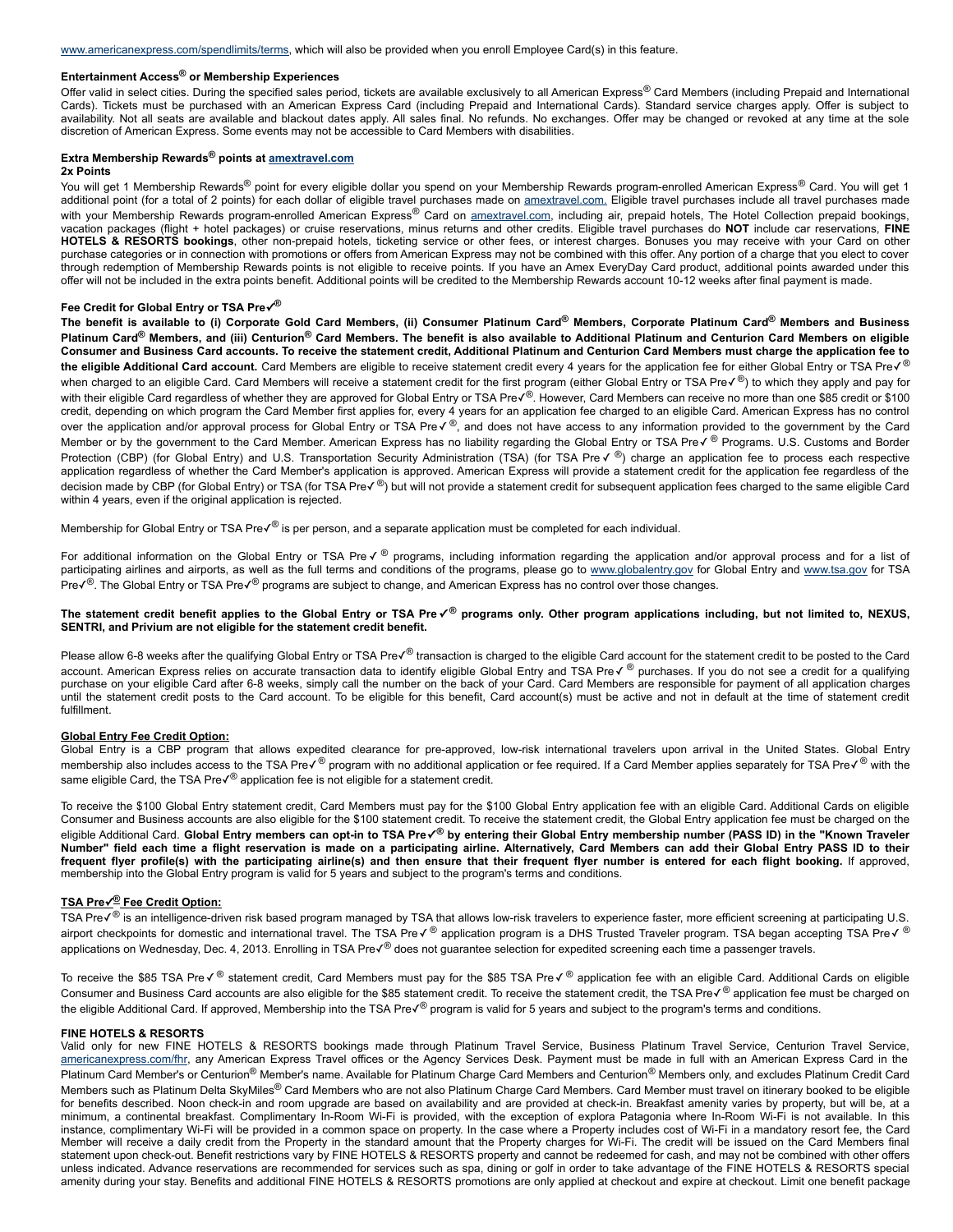per room, per stay. Three room limit per Card Member, per stay; back-to-back stays within a 24-hour period at the same property considered one stay. Participating FINE HOTELS & RESORTS properties and benefits are subject to change.

# **FX International Payments Terms and conditions**

FX International Payments is a service of American Express Travel Related Services Company, Inc. ("American Express"). This service is not available to consumers. To enroll in the service, your business will be required to complete an application which is subject to review and approval by American Express. For a copy of the application, including terms and conditions, call 866-329-5295.

# **Transaction Waiver General Cards**

If an OPEN Card Member applies for the FX International Payments service and is approved by American Express, American Express will waive its transaction fee on foreign currency wire payments for 6 months, and charge a transaction fee of \$10 after the six month waiver period ends. This reduced fee may be discontinued by American Express at any time or in the event you cease to be an American Express OPEN Card Member. Wire payments in the same currency (e.g., USD to USD) are not eligible for this offer. There is no minimum number of transactions in order to qualify for this offer, but a minimum transaction size may apply, depending on the type of currency of the wire payment. In some countries, the receiving bank may assess its own transaction fees on your wire payment. American Express makes money from foreign exchange. Other fees may apply to products and services other than foreign currency wire payments. ©2016 American Express Company. All rights reserved **Transaction Waiver Platinum** If an OPEN Business Platinum Card Member applies for the FX International Payments service and is approved by American Express, American Express will waive its transaction fee on foreign currency wire payments. This waiver may be discontinued by American Express at any time or in the event you cease to be an American Express OPEN Business Platinum Card Member. Wire payments in the same currency (e.g., USD to USD) are not eligible for this waiver. There is no minimum number of transactions in order to qualify for this waiver, but a minimum transaction size may apply, depending on the currency of the transaction. In some countries, the receiving bank may assess its own transaction fees on your wire payment. You recognize that, even if American Express does not charge you a transaction fee on your foreign currency wire payment, American Express may earn revenue from the foreign exchange transaction. Other fees may apply to products and services other than foreign currency wire payments. ©2016 American Express Company. All rights reserved

[Click](https://www.americanexpress.com/us/content/prepaid/state-licensing.html?vgnextchannel=95ddb81e8482a110VgnVCM100000defaad94RCRD&appinstancename=default) here for information about addressing complaints regarding our money services business, lists of our money services business licenses and other disclosures

#### **Get 1.5X Points**

You get 1.5 Membership Rewards® points per dollar (that's an extra one-half point per dollar) for each single qualifying purchase transaction of \$5,000 or more made with your Business Platinum Card.For example, for a single qualifying purchase transaction of \$5,000, you will get an extra 2,500 points. These extra points are in addition to any points you already get from using the Card. You can get a maximum of 1,000,000 extra points associated with this benefit per calendar year per account.

You will not get the extra points associated with this benefit if American Express does not receive information that identifies your transaction as qualifying for the benefit. For example, a purchase transaction of \$5,000 or more will not qualify if the merchant divides the purchase into transactions of less than \$5,000 before providing the information to American Express. Airlines, hotels, retailers, aggregators, and online marketplaces are a few examples of merchants that may divide purchases into smaller transactions. Transactions may be divided by date of availability, shipping date, ticket, or reservation, among other things.

Qualifying purchases do not include fees or interest charges, purchases of travelers checks, purchases or reloading of prepaid cards, or purchases of other cash equivalents. You will typically receive the extra Membership Rewards points six to eight weeks after the billing period in which you make the qualifying purchase.

### **Gogo Preferred Program**

Each Basic and Additional Business Platinum Card® Member is eligible for 10 complimentary single flight segment passes for Gogo inflight internet each calendar year. A "flight segment" is defined as one takeoff and landing on the same aircraft, with the same flight number, between two cities. To activate the passes, go to [gogoair.com/amex](http://gogoair.com/amex) to validate eligibility and then create or log into your Gogo account. To use a pass while in flight, log into your Gogo account and select to use the American Express Internet Pass. If you are on a Gogo equipped flight segment that is eligible for a Gogo monthly or annual subscription plan or an All-Day Pass you have redeemed that is still in effect, your Gogo subscription plan or All-Day Pass will be automatically used and you will not have an opportunity to use an American Express Internet Pass. Any American Express Internet Passes remaining in your Gogo account at the end of each calendar year will be removed. To be eligible for this benefit, your Card Account must be active. Amex will revoke unused passes if your Card is canceled or if you transfer your Card Account to a new Card product. Amex will periodically provide Gogo with updated information regarding your eligibility for this benefit. Use of Gogo services is subject to Gogo's terms of use, privacy policy and other policies, available at [gogoair.com.](http://gogoair.com./) For the most up-to-date list of participating airlines, go to www.gogoair.com/amex-airlines/. Gogo and the Gogo logo are trademarks of Gogo LLC, registered in the U.S. and other countries.

# **Hilton HHonors Gold Status Enrollment**

As a Business Platinum Card Member you are eligible to enroll in complimentary Hilton HHonors<sup>™</sup> Gold status. Offer available only to Business Platinum Card Members and is not transferable. Full details of Gold status can be found at [hhonors.com/memberbenefits](https://www.hhonors.com/memberbenefits) and is subject to change by Hilton. Gold status benefits are subject to availability at participating hotels and resorts within the Hilton Portfolio. Once you request enrollment in the Hilton HHonors program, American Express will share your enrollment information with Hilton. Hilton may use this information in accordance with its privacy policy available at [hhonors.com/privacypolicy.](https://www.hhonors.com/privacypolicy) If you already have Hilton HHonors Gold status, you can maintain the benefit in the future because you do not need to meet any stay requirements. You maintain Gold status without meeting otherwise required criteria only while an eligible Card Member or until American Express notifies you that the benefit is terminated. Hilton HHonors™ membership, earning of Points & Miles when booking direct and redemption of Points are subject to HHonors Terms and Conditions. Visit [hhonors.com/terms](https://www.hhonors.com/terms) for more details. ©2016 Hilton Worldwide

#### **InCircle®**

To get InCircle points, you must enroll your Business Platinum Card into InCircle. Once you have enrolled into InCircle, you will receive one InCircle point for each dollar of eligible purchases charged on your enrolled Business Platinum Card at Neiman Marcus, Bergdorf Goodman, Last Call, Horchow or Cusp. For every 10,000 points you receive, you'll get a \$100 InCircle Point Card, no redeeming necessary. Points cannot be received on sales tax, shipping, alterations, gift packaging, fur services, repair and cleaning of shoes, handbags, optical, precious jewelry, monogramming, salon services, and valet parking.

To be eligible to receive Membership Rewards<sup>®</sup> points, you must be enrolled in the Membership Rewards<sup>®</sup> program at the time of purchase and you must charge your purchases to an eligible, enrolled American Express Card.

For more information or to enroll into InCircle, call the number on the back of your Business Platinum Card.

#### **International Airline Program**

The savings applies to the base fare of the ticket for the companion only. Companion ticket subject to government imposed taxes/fees and airline-imposed fuel/ security surcharges and fees of no more than \$2,500 roundtrip. Non-refundable American Express service fee of \$39 (per ticket) applies to your full-fare ticket, the companion ticket and each additional ticket purchase and itinerary change; this fee is waived for U.S. Centurion® Members. Ticket refunds require cancellation of reservation prior to scheduled departure. To receive savings on the companion ticket, the purchase of a qualifying First- or Business-Class ticket on a participating airline must be made through Platinum Travel Service, Business Platinum Travel, Centurion Travel Service or any American Express Travel office and paid in full with an American Express Card in the U.S. Platinum Card Member's or U.S. Centurion<sup>®</sup> Member's name. Available for U.S. Platinum Charge Card Members and U.S. Centurion<sup>®</sup> Members only, and excludes Platinum Credit Card Members such as Platinum Delta SkyMiles® Card Members who are not also U.S. Platinum Charge Card Members or U.S. Centurion® Members. Travel must originate in and return to U.S. gateway (may exclude certain overseas territories) or select Canadian gateways. One-way travel permitted on some airlines where routing originates in U.S or select Canadian Gateways. Inquire with American Express Travel about airlines that offer oneway travel. Available service class (First or Business) determined by airline and subject to availability. Seat availability is limited. Card Member and companion must travel on same itinerary. Limit one companion ticket per Card Member traveling. Tickets are non-transferable or endorsable. Full-fare ticket and companion ticket must both be cancelled before the Card Member is refunded. Not combinable with any other promotion and may not be available on participating airline's codeshare partners, i.e., flights marketed by the ticketing airline but operated by its code-share partner. Airlines reserve right to modify fare rules/program participation prior to booking. Participating airlines and benefits are subject to change.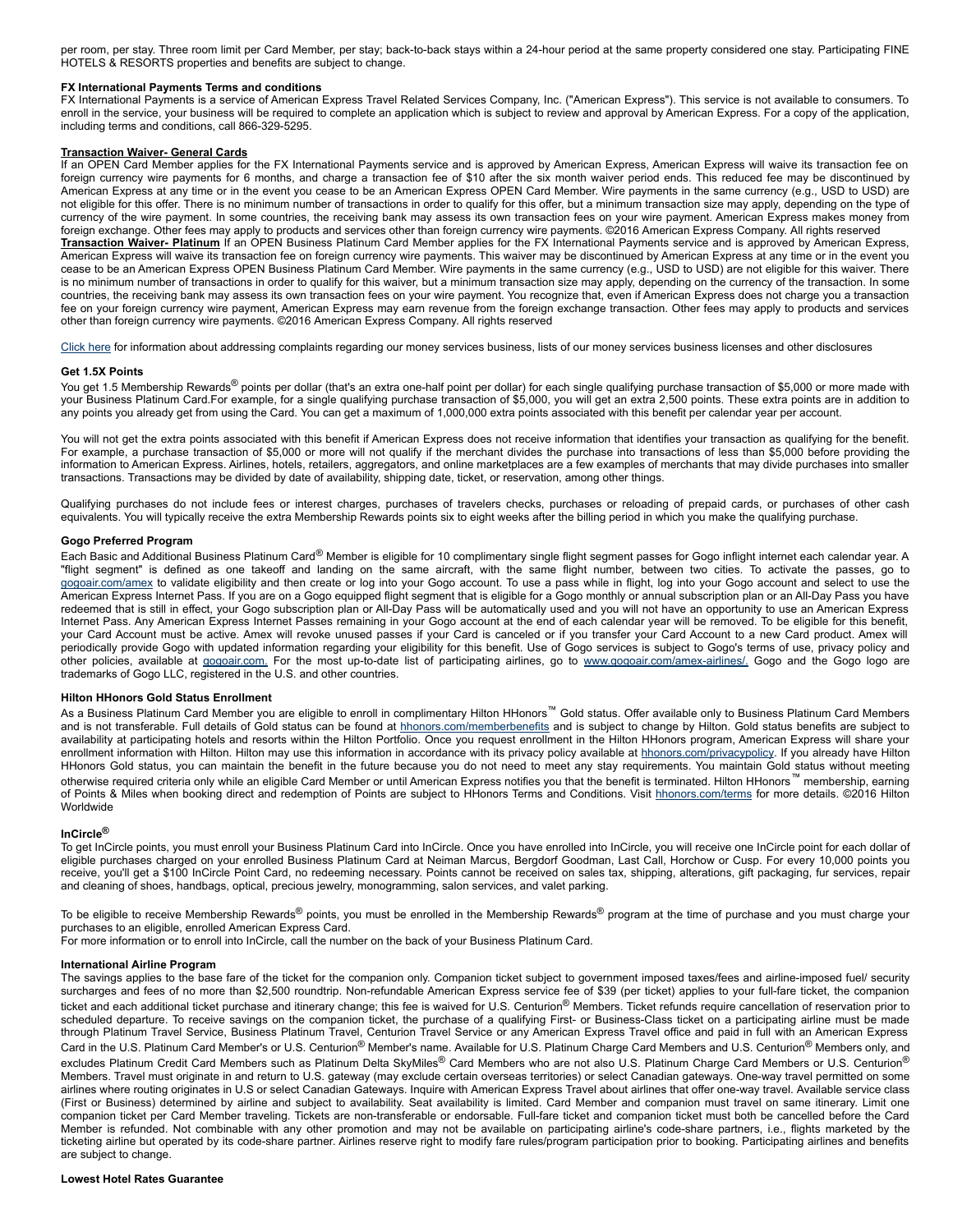If you book a qualifying prepaid hotel rate on [amextravel.com](http://www.amextravel.com/) and then find the same room, in the same hotel, for the same dates, the same number of children and adults, at a lower price online, before taxes and fees, we'll refund you the difference. Your claim must be submitted prior to cancellation and/or change fees coming into effect per the hotel's policies specific to the room you booked on [amextravel.com](http://www.amextravel.com/). As an example, if a room rate is subject to cancellation fees starting 72 hours before checkin, the claim must be submitted prior to that time. The "Lowest Rate Guaranteed" policy applies only to online rates available to the general public and excludes (1) non-refundable rates (2) rates or discounts that are not available to the general public, including, but not limited to, corporate, group, charter, meeting/convention, AAA, government/military, and senior citizen rates/discounts; or (3) hotel rooms booked through or in combination with frequent stay, loyalty, points, coupon promotions, rooms won through contests or sweepstakes or transferred, or rooms booked on opaque websites that do not allow you to see the name of the hotel until your reservation is complete, and (4) rates booked through the FINE HOTELS & RESORTS program. [Details](https://faq.amextravel.com/app/answers/detail/a_id/20215/kw/guarantee)

# **Membership Rewards® Program**

Terms and Conditions for the Membership Rewards<sup>®</sup> program apply. Visit [membershiprewards.com/terms](http://www.membershiprewards.com/terms) or call 1-800-AXP-EARN (297-3276) for more information. Participating partners and available rewards are subject to change without notice.

The value of Membership Rewards points varies according to how you choose to use them. To learn more, go to [www.membershiprewards.com/pointsinfo.](http://www.membershiprewards.com/pointsinfo)

# **Membership Rewards® Pay With Points**

To use Pay with Points, you must charge your eligible purchase through American Express Travel to a Membership Rewards<sup>®</sup> program-enrolled American Express<sup>®</sup> Card. Eligible purchases exclude car reservations, non-prepaid hotels, and FINE HOTELS & RESORTS bookings. Points will be debited from your Membership Rewards account, and credit for corresponding dollar amount will be issued to the American Express Card account used. If points redeemed do not cover entire amount, the balance of purchase price will remain on the American Express Card account. Minimum redemption 5,000 points.

See [membershiprewards.com/terms](https://www.membershiprewards.com/terms) for the Membership Rewards program terms and conditions.

# **Membership Rewards® Program – Transfer Points**

Enrollment in a participating Frequent Flyer or Frequent Guest program is required. Airline tickets and guest rooms are subject to availability. For each conversion of points into the Frequent Flyer program of a U.S. airline, a fee of \$0.0006 per point, with a maximum fee of \$99, will be charged to your Card account. We charge this fee to offset the federal excise tax we must pay on such conversions. The fee may be more or less than the actual amount of the excise tax we pay on any individual conversion. We may offer you the option to redeem points to cover this fee.

#### **No Foreign Transaction Fees**

American Express will not charge any foreign transaction fee on the purchases you make outside of the United States with your Card. However, there may be circumstances where ATMs or merchants charge a fee on foreign transactions.

## **No PreSet Spending Limit**

No pre-set spending limit does not mean unlimited spending. Purchasing power adjusts with your use of the Card, your payment history, credit record and financial resources known to us, and other factors.

# **Pay Over Time Feature**

If eligible, you may be given the option to enroll in a Pay Over Time feature that allows you to pay certain purchases over time. If you choose to enroll in this feature, you will accrue interest on eligible purchases when you choose to carry a balance.

# **Platinum Dining® Program**

Reservations are based on a first come, first serve basis. In the event of a reservation cancellation, the Card Member will be subject to the restaurant's cancellation policy, which will be communicated to the Card Member by Concierge at the time of booking.

#### **Premium Access**

Transportation and accommodation costs are additional unless otherwise stated. The price indicated covers event costs only. Tax and gratuity extra. All sales are final and non-refundable, and resale is prohibited. Payment must be made using an eligible American Express® Card. Details and prices are subject to change. Packages are available on a first-come, first-served basis. Availability is limited. Must be 21 years of age or older to consume alcoholic beverages. Please drink responsibly. Participating merchants and available rewards are subject to change without notice.

# **Premium Global Assist® Hotline**

While Premium Global Assist® Hotline coordination and assistance services are offered at no additional charge from American Express, Card Members may be responsible for the costs charged by third-party service providers. Premium Global Assist Hotline may provide emergency medical transportation assistance at no cost if approved and coordinated by Premium Global Assist Hotline. For full Terms and Conditions call 1-800-345-AMEX or see [americanexpress.com/GAterms](http://www.americanexpress.com/GAterms).

#### **Premium Private Jet Program**

Premium Private Jet Program: On-Demand Charters/Membership Program: Valid for new bookings made by calling American Express Travel and fulfilled by Delta Private Jets, Inc. (see "Delta Private Jets", below). Payment must be made with a U.S. American Express Card issued in the Platinum Card Member or Centurion Member's name. Card Member must travel on itinerary booked. May not be combined with other offers. Benefits listed are non-transferable and are not redeemable for cash. Participating provider and benefits subject to change. Delta Private Jets: Flights are operated by Delta Private Jets, Inc., an FAA-certificated Part 135 air carrier, or by another FAAcertificated Part 135 or Part 121 air carrier in Delta Private Jets' network of affiliated operators. All charter flights are subject to Delta Private Jets' charter terms and conditions, which must be executed at the time of booking. All Delta Private Jets Jet Card purchases are subject to the Jet Card Agreement, which must be executed at the time of funding. The 20% discount on Delta scheduled flights (applicable to published fares excluding taxes and fees) is limited to select fare classes on Delta-marketed and operated flights and requires booking through a Delta Private Jets Jet Card account representative; full terms are provided in the Jet Card Agreement. American Express Travel Related Services Company, Inc. and its parent, subsidiaries and affiliate (such entities together referred to as "Amex") do not possess DOT or FAA authority to engage in air transportation. American Express is not responsible for the acts or omissions of its service providers, and by participating you waive any implied warranties and disclaim reliance on any representations made by American Express regarding service provider's qualifications, certifications, or fitness to conduct flights.

## **Premium Roadside Assistance**

Premium Roadside Assistance provides the following services at no additional cost up to 4 times per calendar year when Card Member is present with the eligible vehicle: towing up to 10 miles, winching, jump starts, flat tire change when Card Member has a workable spare, lockout service when key is in vehicle and delivery of up to 2 gallons of fuel. Card Member will be charged for the costs of towing in excess of 10 miles and any other additional services. Coverage is available in the 50 United States, the District of Columbia, Canada, Puerto Rico and the U.S. Virgin Islands. This product does not cover some vehicles, e.g. rental vehicles, motorcycles, taxicabs, unlicensed vehicles, tractors and trucks over 10,000 lbs gross vehicle weight. Other important exclusions apply. In case of inclement weather, we may be unable to provide you with services. Services may not be available or may be at the cost of the Card Member on roadways which restrict access to certain service providers. Lockout service may be unavailable for vehicles with transponder keys. Subject to additional important terms, conditions and exclusions. For full Terms and Conditions, call 855-431-1156 or see [americanexpress.com/RAterms.](http://www.americanexpress.com/RAterms)

# **Priority Pass TM Select**

These Terms and Conditions govern Business Platinum Card Members' participation in and use of the Priority Pass<sup>TM</sup> Select program. Priority Pass is an independent airport lounge access program. By enrolling in Priority Pass Select, you agree that you will be responsible for all accompanying guest visits and will be automatically charged \$27 per guest to your Business Platinum Card® from American Express after you have signed for the visit and it has been reported to **Priority Pass by the participating lounge.** Additionally, you acknowledge and agree that American Express will verify your Card account number and provide updated Card account information to Priority Pass. Priority Pass will use this information to fulfill on the Priority Pass Select program and may use this information for marketing related to the program. Once enrolled, Business Platinum Card Members in good standing may access participating Priority Pass Select lounges by presenting your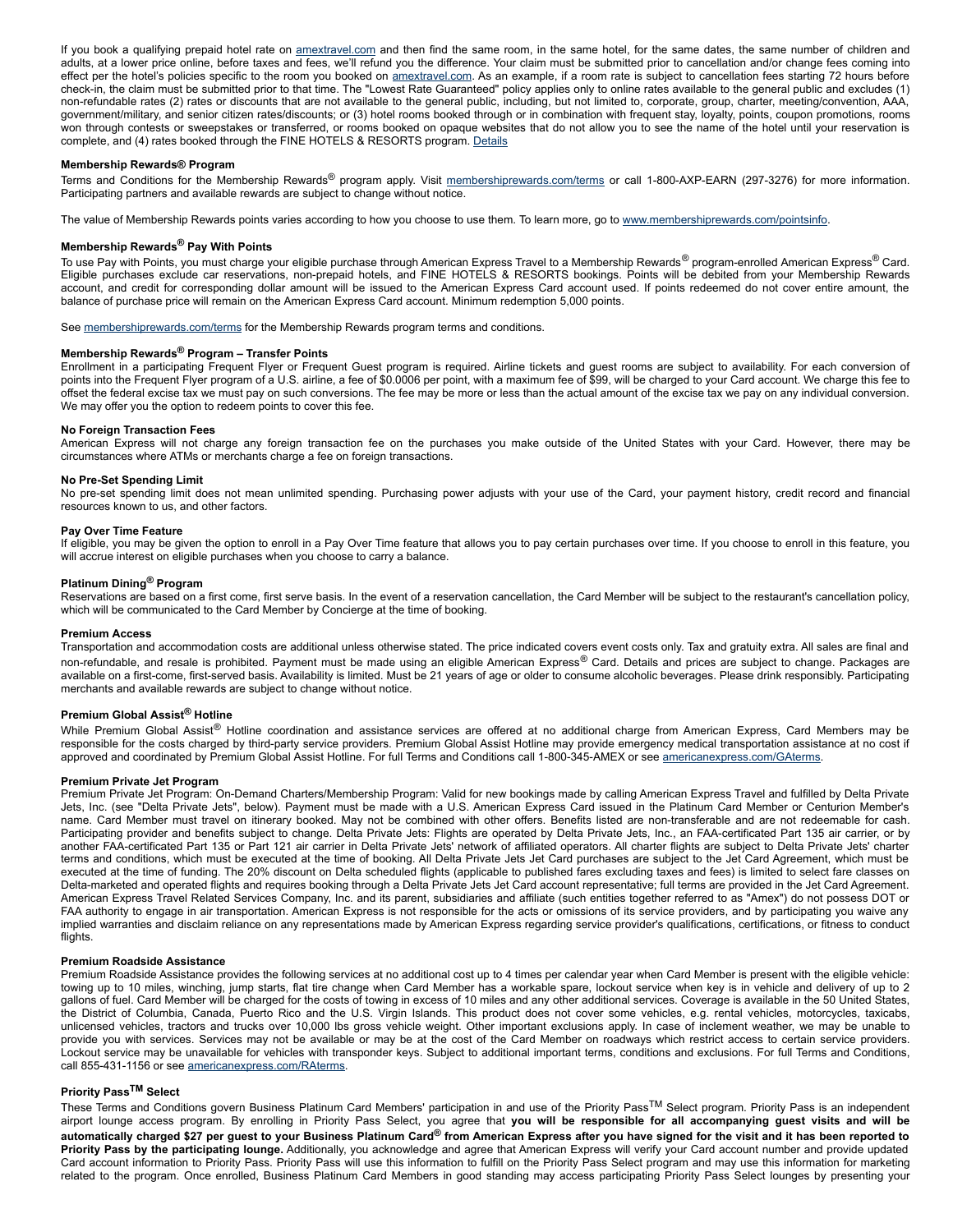Priority Pass Select card and airline boarding pass. In some lounges, Priority Pass Select member must be 21 years of age to enter without a parent or guardian. Priority Pass Select members must adhere to all house rules of participating lounges. Amenities may vary among airport lounge locations. Conference rooms, where available, may be reserved for a nominal fee. Priority Pass Select lounge partners and locations are subject to change. All Priority Pass Select members must adhere to the Priority Pass Conditions of Use, which will be sent to you with your membership package, and can be viewed at [www.prioritypass.com](https://www.prioritypass.com/). Upon receipt of your enrollment information, Priority Pass will send your Priority Pass Select card and membership package which you should receive within 10-14 business days. If you have not received the Priority Pass card after 14 days, please contact American Express using the number on the back of your American Express® Card. Please note, Additional Gold Card Members are not eligible for membership.

# **ReceiptMatch℠**

ReceiptMatch<sup>™</sup> is only available with Business Cards from American Express OPEN. For details and enrollment, go to [www.open.com/receiptmatch](http://www.open.com/receiptmatch)

# **ReceiptMatch SM Mobile App**

The ReceiptMatch<sup>SM</sup> Mobile App is only available with Business Cards from American Express OPEN. The ReceiptMatch Mobile App is only available on iTunes and Google Play. Apple, the Apple logo, iPhone and Mac are trademarks of Apple, Inc., registered in the U.S. and other countries. App Store is a service mark of Apple Inc. Google Play is a trademark of Google Inc.

# **Return Protection**

Return Protection can refund you for eligible purchase(s) charged entirely on an eligible American Express® Card. Coverage is limited to 90 days from purchase, up to \$300 per item and up to a maximum of \$1,000 per Card Member account per calendar year based on the date of purchase. Shipping and handling costs for the purchase will not be refunded. Items are eligible if they are in the original purchase condition and if they cannot be returned to the merchant from which they were originally purchased. Certain purchases are not eligible for refund, e.g. motorized vehicles, perishable items, computer software, and jewelry. Other important exclusions apply. Purchases must be made in the 50 United States of America, the District of Columbia, Puerto Rico, the U.S. Virgin Islands, American Samoa, Federated States of Micronesia, Marshall Islands, Palau, Guam and Northern Mariana Islands. You may be required to send the purchased item to us, in which case we will reimburse you for that shipping cost. To be eligible for claim payment, your account must be in good standing on the eligible card that maintains the original charge. Return Protection is subject to additional important terms, conditions and exclusions. For full Terms and Conditions, see [americanexpress.com/RPterms.](http://www.americanexpress.com/RPterms)

# **Rewards Disclosure for Employee Cards**

Terms, conditions and restrictions vary by individual Card products.

# **Seller of Travel**

American Express Travel Related Services Company, Inc.,when acting solely as a sales agent for travel suppliers, is not responsible for the actions or inactions of such suppliers. We want you to be aware that certain suppliers pay us commissions and other incentives for reaching sales targets or other goals, and may also provide incentives to our travel counselors. For more information please visit [www.americanexpress.com/travelterms](http://www.americanexpress.com/travelterms) California CST#1022318, Washington UBI#600-469-694, Iowa TA#669.

# **SkyMiles Program**

All SkyMiles<sup>®</sup> program rules apply to SkyMiles program membership, miles, offers, mile accrual, mile redemption and travel benefits. To review the rules, please visit [delta.com/memberguide.](http://delta.com/memberguide) Taxes and fees for Award Travel are the responsibility of the passenger and must be paid at the time the ticket is booked. Award Travel seats are limited and may not be available on all flights or in all markets. Partners airline benefits subject to change and subject to the terms and conditions of each partner. All Delta Sky Club rules apply to Delta Sky Club use. To review the rules visit [Delta.com/skyclub.](http://delta.com/skyclub) Offer, rules and benefits subject to change.

# **Starwood Preferred Guest Gold**

As a Platinum Card<sup>®</sup> Member or Business Platinum Card<sup>®</sup> Member you are eligible to enroll in complimentary Starwood Preferred Guest<sup>®</sup> (SPG <sup>®</sup>) Gold Preferred Guest status. Once you request enrollment within the Starwood Preferred Guest Program at Gold level, American Express will share your enrollment information with Starwood Hotels & Resorts Worldwide, Inc. ("Starwood"). Starwood may use this information in accordance with its privacy statement available at spg.com/privacy. You will maintain Gold Preferred Guest status without meeting otherwise required SPG Program criteria as long as you remain an eligible American Express Card Member or until American Express notifies you that the benefit is terminated. SPG member benefits are subject to change, availability and certain eligibility requirements. Reservations booked through third parties and online booking sources are not eligible. For complete SPG Program terms visit [www.spg.com/terms.](https://www.spg.com/terms) SPG program amenities may be combined with the FINE HOTELS & RESORTS program. Upgrades are based upon availability and will vary by property.

#### **The Boingo American Express Preferred Plan**

Complimentary access to Boingo WiFi is being provided as a benefit to Card Members with eligible Cards. In order to access the benefit, Card Members with eligible Cards must first be authenticated and create a Boingo American Express Preferred Plan (or, the "AXP Plan") account. Internet access may be required in order to be authenticated and create an account. For questions on eligibility, call the number on the back of your Card.

If you submit your American Express Card number to Boingo to verify that your Card is eligible for this benefit, Boingo will send your Card number to American Express. Upon receipt of your Card number from Boingo, American Express will provide confirmation of your Card's eligibility for the American Express Preferred Plan to Boingo. Boingo will not store or use your Card number for any other purpose. Boingo's use of this information is subject to its privacy policy.If you have an existing paid Boingo subscription plan, your existing plan will not be automatically cancelled when you enroll in the AXP Plan. If you would like to cancel any existing paid subscription plan, call Boingo's dedicated AXP Plan line.

The AXP Plan only provides access to land-based Wi-Fi services and does not include in-flight Wi-Fi. Available hotspots in Boingo's network, including those managed and operated by Boingo and its partners ("Boingo's Network") are subject to change at any time. Visit [http://wifi.boingo.com](http://wifi.boingo.com/) to locate hotspots.

Your use of Boingo's Wi-Fi services is subject to Boingo's End User License Agreement and Customer Agreement and other applicable terms and conditions, including Boingo's privacy and security policies, available at www.boingo.com. Notwithstanding anything to the contrary set forth in Boingo's terms and conditions, American Express Card Members with eligible Cards (i) will not be charged for enrollment in the AXP Plan, and (ii) will be permitted to connect no more than four devices to Boingo's Network per month. Simultaneous use of devices with a single account is limited to a hotspot.

By subscribing for this benefit, you acknowledge that American Express is not responsible for and does not guarantee the quality, security, coverage or availability of Boingo's Network or the free Wi-Fi hotspots accessed through the Wi-Finder App. You agree that use of Wi-Fi accessed through Boingo is at your own risk. Use of the AXP Plan is limited to authorized Card Members only.

This benefit is non-transferable, it is your responsibility to ensure that no one else has access to your account details. Your account may be terminated for breach of any terms or conditions or for abuse of your AXP Plan account.From time to time, Boingo may request that you re-authenticate your Boingo American Express Preferred Plan account in order to confirm that you are still a Card Member with an eligible Card. You can receive alerts and connect seamlessly to Boingo by downloading the Wi-Finder App to your laptop, tablet and mobile devices. This benefit is subject to change or cancellation without notice.

#### **The Centurion**

Business Platinum Card Members have unlimited complimentary access to all locations of The Centurion, including The Centurion Lounge and The Centurion Studio. Gold Card and Green Card Additional Cards on your Business Platinum Card account are not eligible for access. Card Members may bring immediate family (spouse or domestic partner and their children under 18) OR up to two (2) companions into The Centurion Lounge, and immediate family OR one (1) companion into The Centurion Studio. To access The Centurion Lounge or The Centurion Studio, the Card Member must present The Centurion agent with the following upon each visit: his or her valid Card, a boarding pass showing a confirmed reservation for same-day travel on any carrier and a government-issued I.D. Failure to present this documentation may result in access being denied. Card Members will not be compensated for changes in locations, rates or policies. A Card Member must be at least 18 years of age to enter without a parent or legal guardian. For locations with a self-service bar, the Card Member must be at least 21 years of age to enter without a parent or legal guardian. Must be at least 21 years of age to consume alcoholic beverages. Please drink responsibly. Card Members are allowed access to The Centurion Lounge or The Centurion Studio in all U.S. locations. American Express reserves the right to remove any person from the Lounge or Studio for inappropriate behavior or failure to adhere to rules, including, but not limited to, conduct that is disruptive, abusive or violent. Access is subject to space availability. Hours may vary by location and are subject to change. Amenities vary among The Centurion locations and are subject to change. Services and amenities in the Lounge and Studio are complimentary, however you are responsible for any purchases and/or servicing charges you authorize our Member Services Professionals to perform on your behalf. Some American Express Cards are not eligible for all services provided by Member Services Desk. American Express will not be liable for any articles lost or stolen or damages suffered by the purchaser or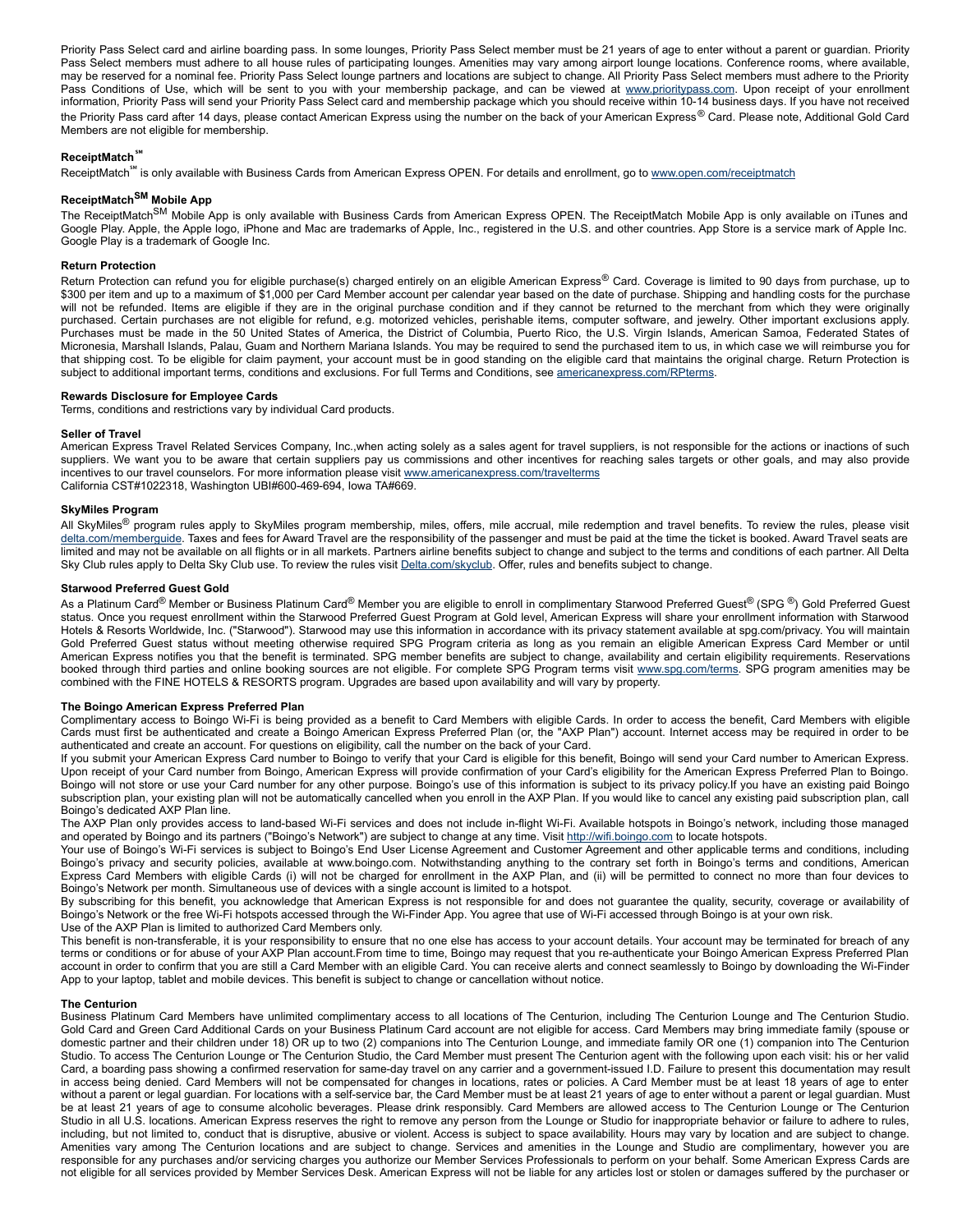visitor inside The Centurion Lounge or The Centurion Studio. Use of The Centurion Lounge or The Centurion Studio is subject to all rules and conditions set by American Express. American Express reserves the right to revise the rules at any time without notice. ©2017 American Express Travel Related Services Company, Inc. All rights reserved

# **The Hotel Collection**

**The Hotel Collection:** Valid for new bookings with participating providers of at least two consecutive nights made through Platinum Travel Service, Business Platinum Travel Service, Centurion Travel Service,amextravel.com or any American Express Travel location. Available only for the following U.S. American Express Card Members: Consumer and Business Gold Card Members, and Business Gold Rewards Card Members, Consumer and Business Platinum Card ® Members and Consumer and Business Centurion<sup>®</sup> Members ("Eligible Card Members"). The term "Eligible Card Members" does not include Gold and Platinum Credit Card Members such as Gold Delta SkyMiles<sup>®</sup> Card Members. Payment must be made in full with an American Express Card in the Eligible Card Member's name. Eligible Card Member must travel on itinerary booked. Eligible Card Member will receive hotel credit upon checkout equal to \$1 for each eligible dollar spent, up to \$75, which amount will be credited upon check-out based on qualifying charges made by the Eligible Card Member excluding charges for taxes, gratuities, fees and cost of room. Additional exclusions based on specific hotel restrictions may also apply (including without limitation purchases within the hotel that are unaffiliated and/or owned by third parties) - see applicable hotel front desk for details. Credit cannot be carried over to another stay, is not redeemable for cash and expires at check-out. Credit is non-exchangeable and non-refundable and is applied in USD or equivalent in local currency based on exchange rate on day of arrival. May not be combined with other offers or programs unless indicated. Limit one credit per room, per stay. Room upgrade is based on availability and eligibility at check-in. Three-room limit per Eligible Card Member per stay; back-to-back stays within a 24-hour period at the same property are considered one stay. Hotel nightly rates vary by property, dates, room category and occupancy. Participating providers and benefits are subject to change. For bookings made on [amextravel.com](https://www.amextravel.com/), eligible Card Members receive Double Points on each The Hotel Collection booking or can use Pay with Points. **Double Points:** To get 2X points on each dollar of eligible purchases, you must charge prepaid hotel through [amextravel.com](https://www.amextravel.com/) to your eligible, Membership Rewards programenrolled American Express Card. Any portion of a charge that you elect to cover through redemption of Membership Rewards points is not eligible to receive points. Bonus ID A2EM; Extra points will be credited to the Membership Rewards account 1012 weeks after final booking payment is made. If you cancel a Hotel Collection booking paid for with your American Express Membership Rewards enrolled Card account, the reversal of this charge will cause a corresponding deduction of points from your program account. **Pay with Points:** To use Pay with Points, you must charge your purchase through [amextravel.com](https://www.amextravel.com/) to a Membership Rewards<sup>®</sup> program-enrolled American Express<sup>®</sup> Card. Points will be debited from your Membership Rewards account, and credit for corresponding dollar amount will be issued to the American Express Card account used. If points redeemed do not cover entire amount, the balance of purchase price will remain on the American Express Card account. Minimum redemption 5,000 points. Terms and Conditions for the Membership Rewards<sup>®</sup> program apply. Visit [membershiprewards.com/terms](https://www.membershiprewards.com/terms) or call 1-800-AXP-EARN (297-3276) for more information. Participating partners, and available rewards are subject to change without notice. The value of Membership Rewards points varies according to how you choose to use them. To learn more, go to [www.membershiprewards.com/pointsinfo](https://www.membershiprewards.com/pointsinfo).

# **The OPEN Savings® Benefit**

The OPEN Savings benefit is built into Business Cards from American Express OPEN and provides either a 5% discount **or** 2 additional Membership Rewards® points for each eligible dollar spent at OPEN Savings merchants. To take advantage of this benefit, payment must be made with a Business Card from American Express OPEN at the time of purchase. All Cards under a particular Business Card Account (including the Basic Card as well as any Additional or Employee Cards) are combined for the purposes of calculating OPEN Savings benefits. All OPEN Savings benefits are credited to the Basic Card Member only. Please allow up to 12 weeks for your benefit to appear on your monthly statement. If your Card Account is not eligible to receive Membership Rewards points or is not enrolled in the Membership Rewards program, you will receive the OPEN Savings benefit as a discount that will be provided as a statement credit to that Card Account. If your Card Account is enrolled in the Membership Rewards program you have the option of receiving your OPEN Savings benefit either as a discount or as additional Membership Rewards points. The relative value of the benefit options will differ depending on how you use the Membership Rewards points in your account. The redemption value of additional points that you receive under the Membership Rewards Points Benefit will be less than the dollar value of statement credits that you receive under the Discount Benefit. You can change your OPEN Savings benefit selection a maximum of once per calendar month. Changes normally take effect within 72 hours from the time you submit a change to your benefit selection. Purchases that are eligible for the OPEN Savings benefit that are returned or credited from an OPEN Savings merchant will result in a reversal of your statement credit or removal of Membership Rewards points depending on your benefit election at the time of the return or credit. The benefit may not be available at all OPEN Savings partner locations. For a full list of individual OPEN Savings merchants and benefit descriptions, please visit [opensavings.com.](http://www.opensavings.com/) The OPEN Savings benefit (including merchant participation and offers) is subject to change at any time without notice. Membership Rewards program terms and conditions apply. **OPEN Savings** offers may be subject to exclusions, benefit limits and other restrictions or limitations. For full terms and conditions including specific paragraphs on the Benefit Selection and How Returns Work, go to [opensavings.com.](http://www.opensavings.com/) Terms and Conditions for the Membership Rewards® program apply. Visit [membershiprewards.com/terms](http://www.membershiprewards.com/terms) for more information.

#### **Using Points for Charges**

Using Points for Your Charges is only available to Basic Consumer and OPEN Card Members enrolled in the U.S. Membership Rewards® program. Additional Card Members, Authorized Additional Card Members, and Corporate Card Members are not eligible. Account managers and Rewards managers may be eligible to use points by calling the number on the back of your Card but are not eligible to use points online. All Linked Card Accounts must be in good standing. A minimum of 1,000 Membership Rewards points in your program Account is required and you may use Membership Rewards points only toward the entire amount of an eligible charge. American Express will present the eligible charges you can use points towards, and we may change which charges are eligible at any time without notice. American Express is under no obligation to make charges available for redemption using Membership Rewards points. For each transaction, points will be debited immediately from your Membership Rewards program Account and a credit will be issued to your Linked Card Account for the corresponding dollar amount within 48 hours. Credits processed after the Card Account's statement closing date will appear in the following billing period. You are responsible for payment of the amount due on your Card Account by the due date even after using this feature. To learn about this feature and redeem points online, visit [membershiprewards.com/yourcharges](http://membershiprewards.com/yourcharges). (Please note that the special mobile redemption offer referenced in this email is limited to mobile redemptions and is not valid for online or other redemption channels.)

## **Year-End Summary**

The Online Year-End Summary, available each January, reflects charges posted to your account from January 1st through December 31st of the prior year.

## **AMEX ASSURANCE COMPANY DISCLOSURES**

For important information on policy terms, go to [americanexpress.com/benefitsguide](http://www.americanexpress.com/benefitsguide)

## **Baggage Insurance Plan**

American Express Card Baggage Insurance Plan is underwritten by AMEX Assurance Company, Administrative Office, Phoenix, AZ under Policy AX0400, Policy AX0401, Policy BIP-AX0402, or Policy BIP-IND. For residents of GU and MP, the Plan is underwritten by Tokio Marine Pacific Insurance Limited, Hagatna, Guam under Policy CRCB000000100. This benefit is not available to residents of American Samoa, Federated States of Micronesia, Marshall Islands, Palau and the US Minor Outlying Islands. Coverage is determined by the terms, conditions, and exclusions of the Policies applicable to your Card and is subject to change with notice. This document does not supplement or replace the Policies. To be covered, you must pay the entire fare for travel on a Common Carrier (e.g. plane, train, ship, or bus) with your eligible Card. Entire Fare means the cost of the full fare for a Covered Trip on a Common Carrier. You can use your Basic or Additional Card Member's American Express Card, American Express Membership Rewards® Points or a combination of both for the entire fare. But if you use another form of payment or frequent flyer miles or points from another program to pay for all or part of the fare, you will not be covered. To be eligible for claim payment, your account must be in good standing on the eligible card that maintains the original charge. This product provides secondary coverage. This means it pays eligible benefits not paid by any primary insurance that you have. For checked baggage, a written report of the loss must be filed with the Common Carrier. For carryon baggage, a written report of the loss must be filed with a local law enforcement agency if theft is suspected. For full Terms and Conditions, see [americanexpress.com/BIPterms](http://www.americanexpress.com/BIPterms).

#### **Car Rental Loss and Damage Insurance**

Car Rental Loss and Damage Insurance is underwritten by AMEX Assurance Company, Administrative Office, Phoenix, AZ under Policy AX0925, Policy AX0926, Policy CRLDI-AX0927, or Policy CRLDI-IND. For residents of GU and MP, the Plan is underwritten by Tokio Marine Pacific Insurance Limited, Hagatna, Guam under Policy CRCB000000101. This benefit is not available to residents of American Samoa, Federated States of Micronesia, Marshall Islands, Palau and the US Minor Outlying Islands. Coverage is determined by the terms, conditions, and exclusions of the Policies applicable to your Card and is subject to change with notice. This document does not supplement or replace the Policies. Coverage applies for the first 30 days of a vehicle rental and when rented from a Car Rental Company. Coverage is not available